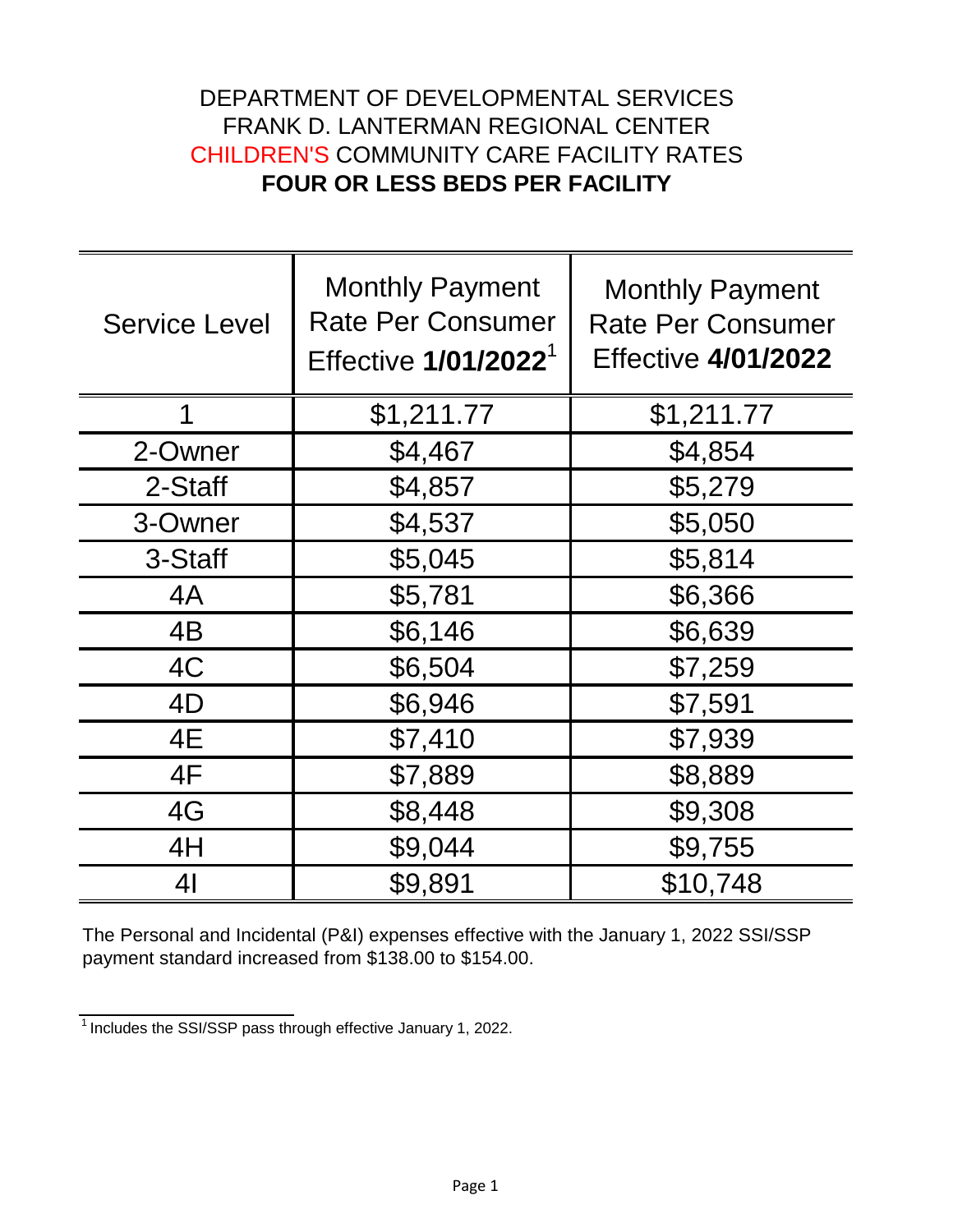## DEPARTMENT OF DEVELOPMENTAL SERVICES FRANK D. LANTERMAN REGIONAL CENTER CHILDREN'S COMMUNITY CARE FACILITY RATES **FIVE OR SIX BEDS PER FACILITY**

| <b>Service Level</b> | <b>Monthly Payment</b><br><b>Rate Per Consumer</b><br>Effective 1/01/2022 <sup>1</sup> | <b>Monthly Payment</b><br><b>Rate Per Consumer</b><br><b>Effective 4/01/2022</b> |
|----------------------|----------------------------------------------------------------------------------------|----------------------------------------------------------------------------------|
| 1                    | \$1,211.77                                                                             | \$1,211.77                                                                       |
| 2-Owner              | \$3,095                                                                                | \$3,522                                                                          |
| 2-Staff              | \$3,377                                                                                | \$3,830                                                                          |
| 3-Owner              | \$3,696                                                                                | \$4,326                                                                          |
| 3-Staff              | \$4,060                                                                                | \$4,880                                                                          |
| 4A                   | \$4,645                                                                                | \$5,319                                                                          |
| 4B                   | \$4,985                                                                                | \$5,574                                                                          |
| 4C                   | \$5,324                                                                                | \$6,208                                                                          |
| 4D                   | \$5,720                                                                                | \$6,505                                                                          |
| 4E                   | \$6,163                                                                                | \$6,837                                                                          |
| 4F                   | \$6,612                                                                                | \$7,770                                                                          |
| 4G                   | \$7,120                                                                                | \$8,151                                                                          |
| 4H                   | \$7,682                                                                                | \$8,573                                                                          |
| 41                   | \$8,476                                                                                | \$9,556                                                                          |

The Personal and Incidental (P&I) expenses effective with the January 1, 2022 SSI/SSP payment standard increased from \$138.00 to \$154.00.

 $\frac{1}{1}$  Includes the SSI/SSP pass through effective January 1, 2022.